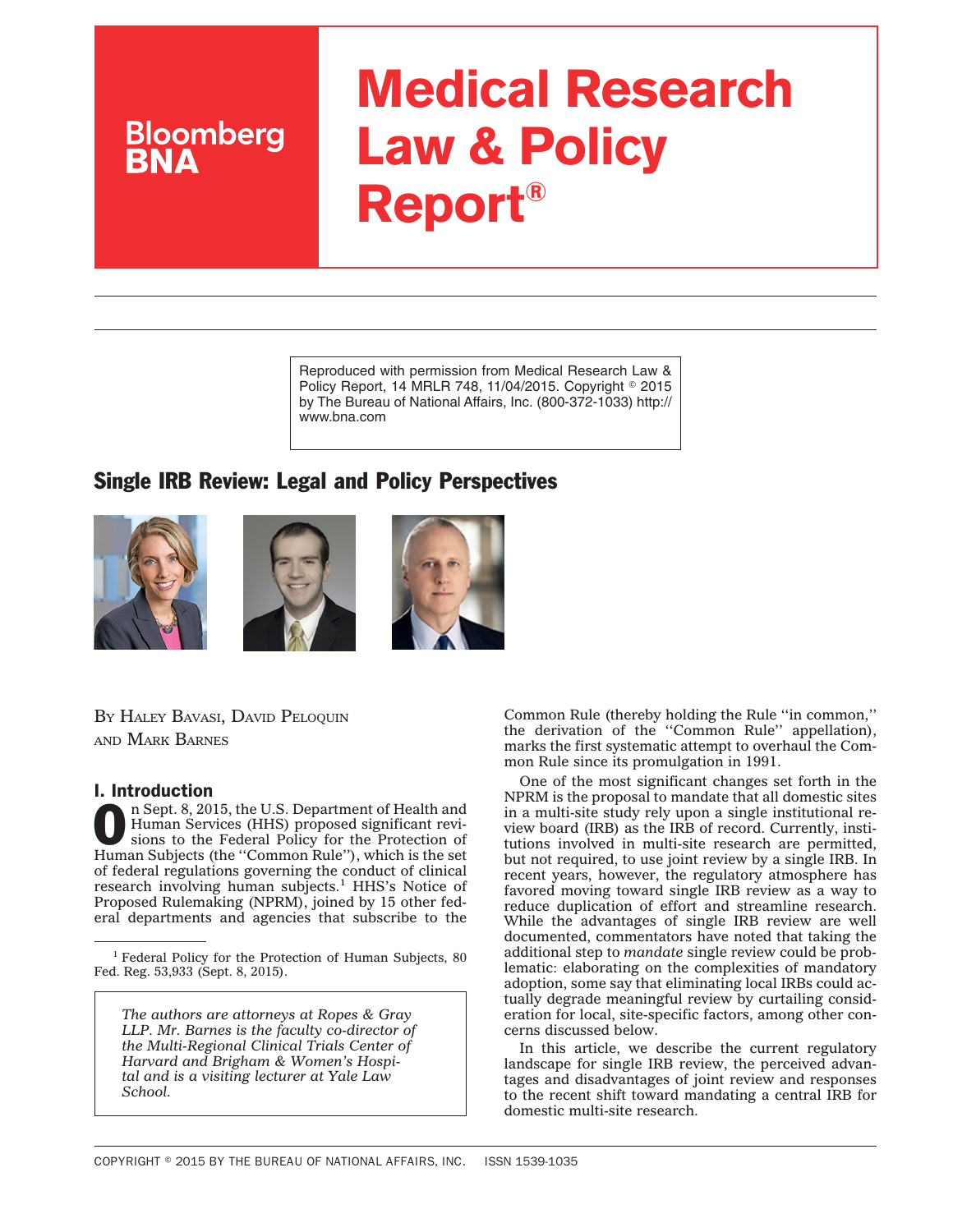## II. Regulatory Landscape for Single IRB Review

#### HHS and FDA Regulation and Guidance

Current Food and Drug Administration  $(FDA)^2$  and HHS<sup>3</sup> regulations governing human subjects research explicitly permit the use of joint review in multiinstitutional studies. In offering this affirmative permission, the agencies have identified that at least one major goal of single IRB review is reducing the duplication of effort implicated in the traditional, de-centralized, local IRB review process. In fact, the preamble to HHS's 1979 proposed regulations protecting human subjects, the predecessor to the current Common Rule, contemplated single IRB review as a way to ''reduce duplicative review of multi-institutional studies.''4

In March 2006, FDA announced a pro-single IRB position in guidance for industry titled ''Using a Centralized IRB Review Process in Multicenter Clinical Trials.'' In this guidance, FDA stated that it ''hopes sponsors, institutions, institutional review boards (IRBs), and clinical investigators involved in multicenter clinical research will consider the use of a single IRB . . . , especially if using centralized review could improve the efficiency of IRB review.''5 The intent of FDA's nonbinding guidance is threefold: it clarifies how interested parties can meet IRB requirements through central IRB review;6 explicitly encourages reliance on single IRB review to avoid inefficiencies caused by de-centralized review, including delay and increased costs associated

 $^3$  See 45 C.F.R. § 46.114 (''Cooperative research projects are those projects covered by this policy which involve more than one institution. In the conduct of cooperative research projects, each institution is responsible for safeguarding the rights and welfare of human subjects and for complying with this policy. With the approval of the department or agency head, an institution participating in a cooperative project may enter into a joint review arrangement, rely upon the review of another qualified IRB, or make similar arrangements for avoiding du-<br>plication of effort.")

<sup>4</sup> See, e.g., Proposed Regulations Amending Basic HEW Policy for Protection of Human Research Subjects, 44 Fed. Reg. 47,688, 47,700 (Aug. 14, 1979) (proposed rule), stating that the purpose of the regulation is ''to explicitly reduce duplicative review of multi-institutional studies.'' FDA has subsequently interpreted regulation 21 C.F.R. § 56.114 to establish that the ''[u]se of a centralized IRB review process is consistent with the requirements of existing IRB regulations.'' *See* FDA Guidance for Industry, *Using a Centralized IRB Review Process in Multicenter Clinical Trials* (March 6, 2006), [http://](http://www.fda.gov/downloads/RegulatoryInformation/Guidances/UCM127013.pdf) [www.fda.gov/downloads/RegulatoryInformation/Guidances/](http://www.fda.gov/downloads/RegulatoryInformation/Guidances/UCM127013.pdf)

<sup>7</sup> Id. ("Such multiple reviews by multiple IRBs can result in unnecessary duplication of effort, delays, and increased expenses in the conduct of multicenter clinical trials. Greater reliance on a centralized IRB review process, in appropriate cir-

with such coordination; and addresses certain concerns about single IRB review in the multi-site research community.<sup>8</sup> To these ends, FDA issued specific recommendations to assure that single IRB review complies with IRB requirements under 21 C.F.R. Part 56, including: outlining the roles and responsibilities of principal parties (*i.e.*, the institution, institution's IRB, sponsor and central IRB), including written procedures to implement the single IRB review process; addressing meaningful consideration of local factors related to the communities where the research will take place, including issues of cultural background, community attitudes about the nature of the proposed research, ethical standards of the local community, mechanisms for equitable study selection, minimizing risks to vulnerable populations and adequacy of the informed consent process; helping IRBs comply with requirements of adequate documentation, including authorization agreements documenting responsibilities between the IRB of record and participating sites; and exploring existing models and organizational arrangements for distributing IRB review responsibilities.<sup>9</sup> For multi-site studies interested in pursuing joint review, the guidance provides a detailed roadmap for using a single IRB without jeopardizing regulatory compliance.

Following the release of FDA's guidance, the Office for Human Research Protections (OHRP), which is the agency responsible for enforcing the Common Rule, published a ''Letter on Use of a Centralized IRB'' on April 30,  $2010$ .<sup>10</sup> The letter was written in response to a medical center that was seeking guidance on the current state of regulations regarding the use of central or external IRBs. In the letter, OHRP clarifies that it ''fully agrees with the [FDA's] position on the benefits of relying on a single central IRB for multicenter research.''11 OHRP also stated that the Advance Notice of Proposed Rulemaking it released on March 5, 2009, proposes to address precisely this issue.12 Specifically, the 2009 Advance Notice sought to address concerns about regulatory liability for the acts or omissions of an external IRB

<sup>10</sup> Letter from Jerry Menikoff, Director, Office for Human Research Protections, to James T. McDeavitt, Senior Vice President, Carolinas Medical Center, Office of Human Rights Protection (April 30, 2010), [http://www.hhs.gov/ohrp/policy/](http://www.hhs.gov/ohrp/policy/Correspondence/mcdeavitt20100430letter.html) [Correspondence/mcdeavitt20100430letter.html.](http://www.hhs.gov/ohrp/policy/Correspondence/mcdeavitt20100430letter.html) <sup>11</sup> *Id.* <sup>12</sup> *Id.*

<sup>2</sup> *See* 21 C.F.R. § 56.114 (''In complying with these [Part 56 Institutional Review Boards] regulations, institutions involved in multi-institutional studies may use joint review, reliance upon the review of another qualified IRB, or similar arrange-<br>ments aimed at avoidance of duplication of effort.")

<sup>&</sup>lt;sup>5</sup> See FDA Guidance for Industry, *supra* note 4. <sup>6</sup> *Id.* at 1, ("This guidance is intended to assist sponsors, institutions, institutional review boards (IRBs), and clinical investigators involved in multicenter clinical research in meeting the requirements of 21 CFR part 56 by facilitating the use of a centralized IRB review process (use of a single central IRB ), especially in situations where centralized review could im-<br>prove efficiency of IRB review.").

cumstances, could reduce IRB burdens and delays in the conduct of multicenter trials.'' (internal citations omitted). ''[T]he goal of the centralized process is to increase efficiency and decrease duplicative efforts that do not contribute to meaningful

human subject protection."<br><sup>8</sup> *Id.* ("The guidance (1) describes the roles of the participants in a centralized IRB review process, (2) offers guidance on how a centralized IRB review process might consider the concerns and attitudes of the various communities participating in a multicenter clinical trial, (3) makes recommendations about documenting agreements between a central IRB and the IRBs at institutions involved in the centralized IRB review process concerning the respective responsibilities of the central IRB and each institution's IRB, (4) recommends that IRBs have procedures for implementing a centralized review process, and (5) makes recommendations for a central IRB's documentation of its reviews of studies at clinical trial sites not affiliated with an IRB. This guidance applies to clinical investigations conducted under 21 CFR part 312 (investigational new drug application, or IND regulations)."). <sup>9</sup> *Id*.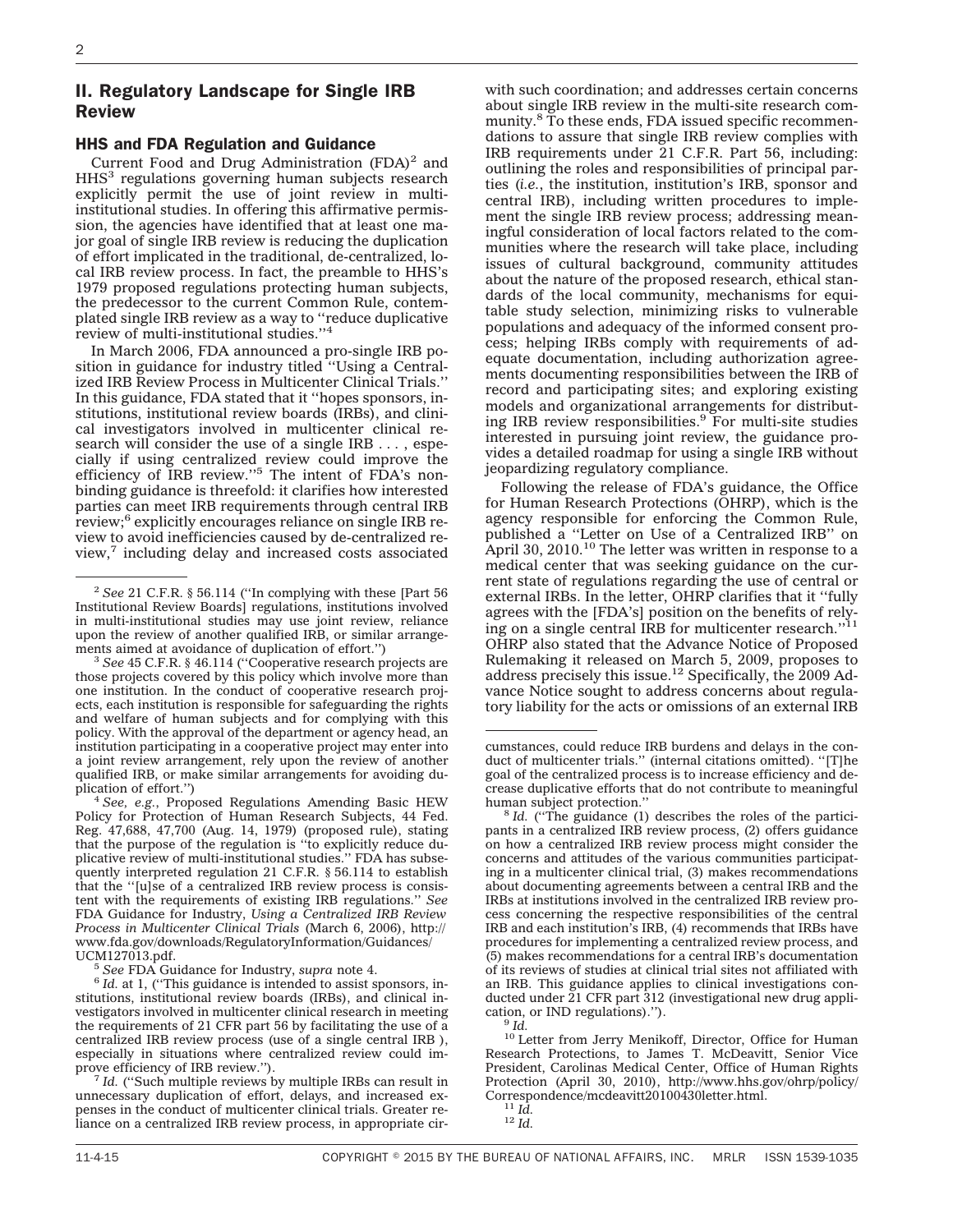by proposing to hold IRBs, and the institutions or organizations operating them, directly accountable for meeting certain regulatory requirements.<sup>13</sup> In the absence of regulations, OHRP said it was taking steps to clarify its perspective on the matter of joint review, for example, by archiving prior guidance documents that suggested OHRP favored local review, a position that it no longer holds.14

### 2011 HHS, FDA Advance Notice of Proposed Rulemaking

On July 26, 2011, HHS and FDA released an Advance Notice of Proposed Rulemaking (ANPRM) proposing to significantly overhaul the Common Rule.<sup>15</sup> Among other things, the purpose of the 2011 ANPRM was to request comments on the feasibility, advantages and disadvantages of *mandating* that all domestic sites in a multi-site study rely upon a single IRB as their IRB of record. The proposal would only affect which IRB would be designated as the IRB of record for institutional compliance with the IRB requirements of the Common Rule; it would not relieve any site of its other obligations under the regulations to protect human subjects.<sup>16</sup> Specific comments and recommendations were requested on the following issues: What are the advantages and disadvantages of mandating, as opposed to simply encouraging, one IRB of record for domestic multi-site research studies? How does local IRB review of research add to the protection of human subjects in multi-site research studies, and how might mandating centralized review impair consideration of valuable local knowledge that enhances human subject protections? To what extent are concerns about regulatory and legal liability contributing to institutions' decisions to rely on local IRB review for multi-site research and would the proposed changes adequately address these concerns? How significant are the inefficiencies created by local IRB review of multi-site studies? And, how should a single IRB of record be selected, and could the process lead to inappropriate forms of ''IRB shopping"?<sup>17</sup> The ANPRM also referenced the accountability issue addressed in OHRP's 2009 ANPRM (described above), explaining that ''[t]o address institutions' concerns about OHRP's practice of enforcing compliance with 45 CFR part 46 through the institutions that are engaged in human subjects research, appropriate accompanying changes would be made in enforcement procedures to hold external IRBs directly accountable for compliance with certain regulatory requirements."<sup>18</sup>

#### NIH Draft Policy

Continuing the trend of movement toward use of a single IRB, on Dec. 3, 2014, the National Institutes of Health (NIH) issued for comment a draft ''Policy on the Use of Single Institutional Review Board (IRB) for

3

Multi-Site Research.''19 While the details on scope, timing and implementation of a final policy remain uncertain, the draft policy establishes a probable directional strategy for NIH-funded studies: ''the NIH generally expects all domestic sites of multi-site, NIH funded studies to use a single IRB of record."<sup>20</sup> Supporting this movement, the draft policy stakes out a strong prosingle IRB review stance for multi-site studies funded by NIH and encourages their use as a way to streamline and enhance the IRB review process, suggesting that the current practice of de-centralized review is antiquated because it follows regulations that were drafted when most clinical research was primarily conducted at a single site.<sup>21</sup> While the NIH Draft Policy is nonbinding, it represents the agency's current thinking and likely policy direction on the topic of single IRB review.

#### 2015 HHS Notice of Proposed Rule Making

In the NPRM published on Sept. 8, 2015, HHS, joined by 15 other government agencies, proposed to depart from the permissive stance it has henceforth taken on the issue of single IRB review: Under the NPRM, any institution located in the U.S. that is engaged in ''cooperative research'' must rely on approval by a single IRB for the portion of the research conducted domestically. $22$ The reviewing IRB would be selected by the federal department or agency supporting or conducting the research, or, if there is no funding agency, by the lead institution conducting the research.<sup>23</sup> The NPRM does not state explicitly whether the requirement for single IRB review in cooperative research applies to all cooperative research at an institution that receives any federal funding or only to those cooperative research projects that themselves are federally funded. The fact that the NPRM contemplates the single IRB being selected by the lead institution in the instance in which there is no federal agency funding the research suggests that the single IRB requirement is not limited to federally funded cooperative research. This may be referring to the NPRM's expansion of the Common Rule to apply to non-federally funded ''clinical trials,'' as defined in the  $NPRM<sub>1</sub><sup>24</sup>$  that are not covered by another body of fed-

<sup>&</sup>lt;sup>13</sup> Id.<br><sup>14</sup> Id.<br><sup>15</sup> Human Subjects Research Protections: Enhancing Protections for Research Subjects and Reducing Burden, Delay, and Ambiguity for Investigators, 76 Fed. Reg. 44,512 (July 26,

<sup>2011).</sup> <sup>16</sup> *Id.* at 44,522. <sup>17</sup> *Id.* <sup>18</sup> *Id.*

<sup>19</sup> Policy on the Use of Single Institutional Review Board (IRB) for Multi-Site Research, Nat'l Inst. of Health (Dec. 14, 2014), [http://grants.nih.gov/grants/guide/notice-files/NOT-OD-](http://grants.nih.gov/grants/guide/notice-files/NOT-OD-15-026.html)

 $\frac{20 \text{ Id}}{11}$ . ("The purpose of this Policy is to increase the use of single Institutional Review Boards (IRB) for multi-site studies funded by the National Institutes of Health (NIH). Its goal is to enhance and streamline the process of IRB review and reduce inefficiencies so that research can proceed efficiently without compromising ethical principles and protections.''). <sup>22</sup> 80 Fed. Reg. at 53,937 (Sept. 8, 2015).<br><sup>23</sup> *Id.* at 53,984 ("Cooperative research" is defined as "proj-

ects covered by this policy that involve more than one institution.''). This requirement would *not* apply to (1) cooperative research for which more than single IRB review is required by law (*e.g.*, FDA-regulated devices); or (2) research for which the federal department or agency supporting or conducting the research determines and documents that the use of a single IRB

is not appropriate for the particular study. <sup>24</sup> *Id.* at 53,990 (''For purposes of this policy, the NPRM proposes at § \_\_.102(b) that a clinical trial be a research study in which one or more human subjects are prospectively assigned to one or more interventions (which may include placebo or other control) to evaluate the effects of the intervention on biomedical or behavioral health-related outcomes.'')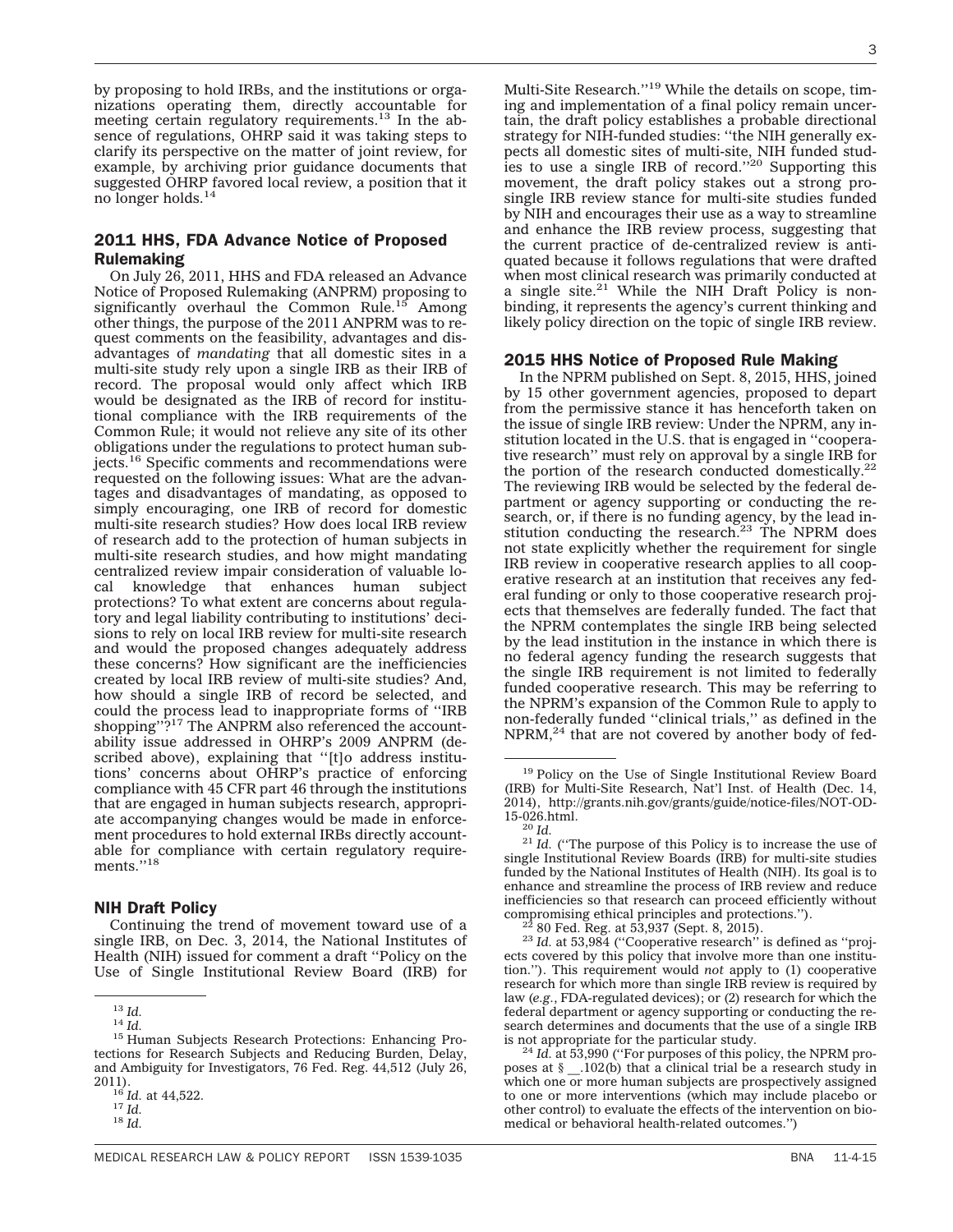eral human subject protections regulations, such as FDA's human subject protections oversight, but that take place at a domestic institution that receives funding for non-exempt and non-excluded research. $^{25}$  In such a case, the Common Rule would apply to the clinical trial, and thus presumably the requirement for single IRB review would also apply.<sup>26</sup> However, for cooperative research that is neither federally funded nor subject to this ''clinical trial'' expansion of the Common Rule, the single IRB requirement presumably would not apply.<sup>27</sup>

As in the 2011 ANPRM, the NPRM would make changes to allay institutions' concerns about OHRP's practice of enforcing compliance with human subject protection regulations through the institutions that are engaged in human subjects research by holding external IRBs directly accountable for compliance with certain regulatory requirements. Notably, however, as originally proposed in the 2011 ANPRM, the change would affect only which IRB would be designated as the IRB of record for purposes of institutional compliance with the IRB review requirements of the Common Rule; it would not relieve any site of its other obligations to protect human subjects and abide by the Common Rule.28 The NPRM also would not prohibit institutions from conducting additional internal ethics reviews, though such reviews would no longer have any regulatory status in terms of compliance with the Common Rule or binding affect on the IRB of record.29

#### III. Response to Mandatory Single IRB Review

As noted above, regulatory agencies and stakeholders alike are in agreement that single IRB review has the demonstrated potential to, among other things, increase efficiency, reduce costs and actually enhance the protection of human subjects.

However, single IRB review is not without some noted disadvantages, and the NRPM's proposal to *man-*

that the policy extends to all clinical trials defined by this policy, irrespective of funding source, that meet all three conditions: (1) The clinical trials are conducted at an institution that receives support from a federal department or agency for human subjects research that is not excluded from this policy under  $\S$  \_.101(b)(2), and the research does not qualify for ex- $\text{\_}101(b)(2)$ , and the research does not qualify for exemption in accordance with § \_\_.104; (2) The clinical trials are not subject to FDA regulation; and (3) The clinical trials are conducted at an institution within the United States.'') <sup>27</sup> *Id.* at 53,989 (The 2011 ANPRM ''discussed the possibil-

ity of the Common Rule's being applied to *all* studies, regardless of funding source, that are conducted by a U.S. institution that receives some federal funding for human subjects research from a Common Rule agency.'' Alternatively, the AN-PRM considered ''requir[ing] domestic institutions that receive some federal funding from a Common Rule agency for nonexempt research with human subjects to extend the Common Rule protections to all human subjects research studies conducted at their institution.") Neither of these proposals was ad-<br>opted in the NPRM.

*date* joint review elevates these concerns. The HHS Secretary's Advisory Committee on Human Research Protections (SACHRP) has been at the forefront of articulating some of the most salient concerns. In its comments to the 2011 ANPRM, SACHRP stated that single IRB review for domestic sites ''assumes that all domestic sites are sufficiently similar such that a single IRB could assess the research appropriately for Common Rule purposes, and conversely assumes that all non-U.S. sites are sufficiently different that a single IRB should not similarly be required for studies that involve only those sites,'' opining that these assumptions are simultaneously over- and under-inclusive.<sup>30</sup> The assertion that differences among sites matters also underlies SACHRP's and other commentators' concern that consideration of local and regional variations is ''critical to assuring welfare of subjects.''31 In other words, how can an IRB with few (if any) affinities with the potential subject populations adequately review the research and be competent to undertake meaningful consideration of the concerns and attitudes of the various communities involved in a multi-site clinical trial? Especially sensitive are those issues of equity in subject selection, risk to vulnerable populations and the adequacy of the informed consent process, which may require the expertise and input of local community representatives and study teams to navigate effectively.

In addition to these ''widely different'' subject population factors, according to SACHRP, significant variations among sites also include state laws governing categories of subjects and research data (*e.g.*, genetic testing and privacy, health information laws, mental health information and consent requirements); investigator conflicts of interest requiring varying management strategies; ''emergency research'' undertaken without subject consent, for which the FDA requires local community consultation; disparate cultural norms among populations targeted for recruitment; and varying investigator and research team experience.<sup>32</sup> Given these challenges, SACHRP suggests that selection of the central IRB is critical: while the 2015 NPRM ameliorates a concern that has been raised regarding ''forum shopping,'' it is unclear whether its alternative proposal to have the federal department or agency supporting or conducting the research select the reviewing IRB will guarantee that IRB has the appropriate expertise and capacity SACHRP recommends.<sup>33</sup>

Following the ANPRM, SACHRP provided comments to NIH's 2014 Draft Policy, which emphasized the need for more data.<sup>34</sup> It noted that the Draft Policy only identifies one research paper in support of the statement that single IRB use is more cost effective, and that more data are needed to assess the cost impact of joint review. It also noted that most institutions *involved* in multi-site trials are not necessarily designed for or equipped to *manage* multi-site research, and therefore

<sup>25</sup> *Id.* at 53,989 (''Note that the purpose of the clinical trials extension is to ensure that the clinical trials that would otherwise not be covered by some body of federal research ethics regulations are covered. To that end, if a clinical trial is already subject to FDA oversight but not Common Rule oversight, since that clinical trial is subject to human subjects protection regulations, this change would not affect it.'') <sup>26</sup> *Id.* at 53,990 (''[T]he NPRM proposes changes . . . to state

<sup>&</sup>lt;sup>28</sup> *Id.* at 53,984.<br><sup>29</sup> *Id.* 

<sup>30</sup> Letter from Barbara E. Bierer, Chairperson, SACHRP, to Kathleen Sebelius, Secretary of Health and Human Services, p.<br>9 (Oct. 13, 2011), http://www.hhs.gov/ohrp/sachrp/commsec/.

<sup>&</sup>lt;sup>33</sup> *Id.* <sup>32</sup> *Id.* <sup>32</sup> *Id.* 33 *Id.* at 10. <sup>34</sup> Letter from Jeffrey R. Botkin, SACHRP, to the Sylvia M. Burwell, Secretary of Health and Human Services, at Attachment F (April 24, 2015), [http://www.hhs.gov/ohrp/sachrp/](http://www.hhs.gov/ohrp/sachrp/commsec/attachmentf:letter4/24/15.html) [commsec/attachmentf:letter4/24/15.html.](http://www.hhs.gov/ohrp/sachrp/commsec/attachmentf:letter4/24/15.html)